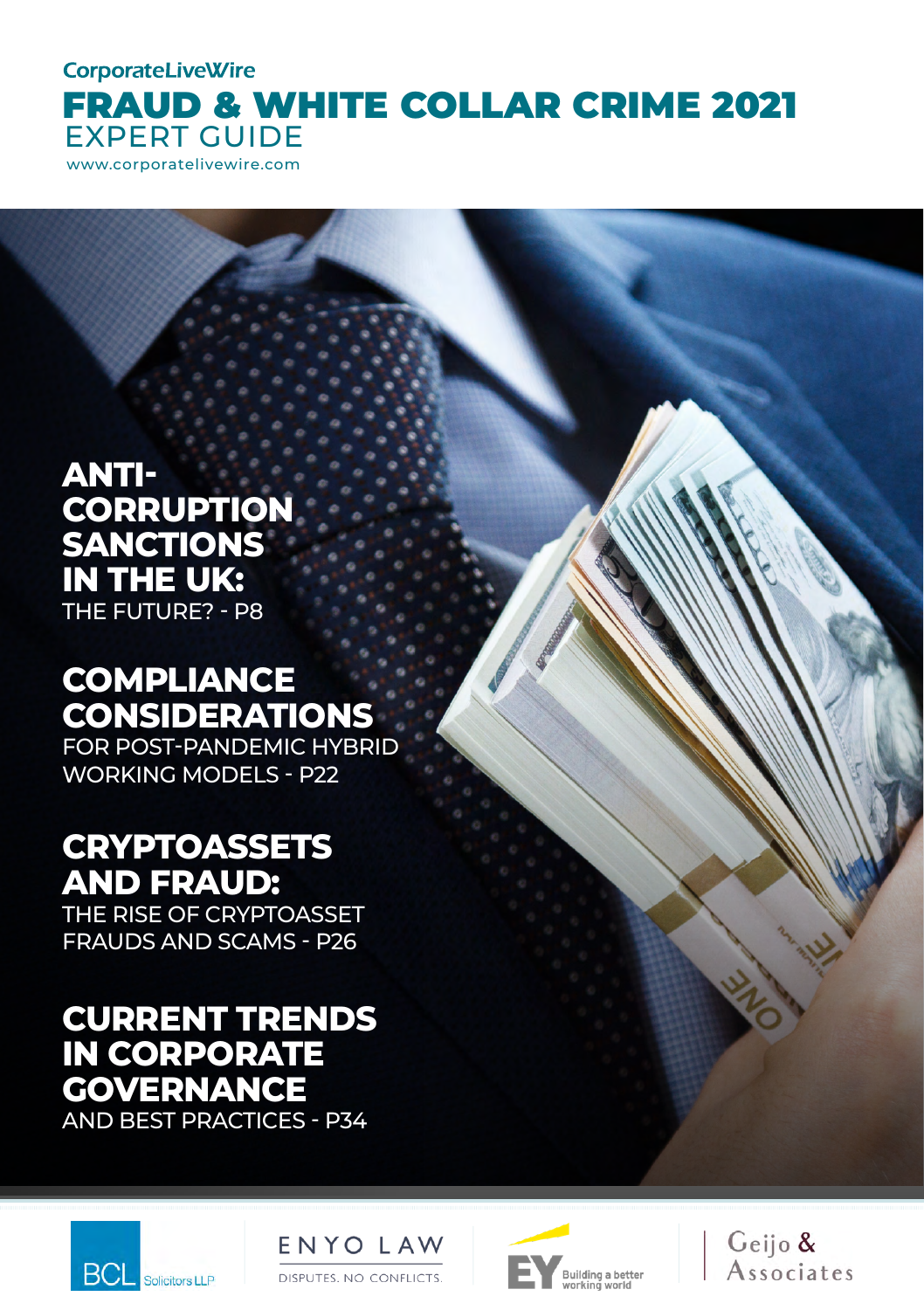# **What every company operating in the APAC region needs to know about anti-bribery and corruption**

**By Dennis Miralis**



#### **Dennis Miralis Australia**

**www.ngm.com.au +61 0414 933 168**



Across the Asia-Pacific (APAC) region, the bribery and corruption landscape is becoming increasingly complex. Companies operating throughout this region must be aware of the risks imposed by extra-territorial legislation, as well as the demanding local regulatory regimes that may conflict with cross-jurisdictional laws.

This article provides a brief overview of bribery and corruption in the APAC region, addressing the increasingly robust regulatory and enforcement measures, challenges of cross-jurisdictional coordination, the rise of the ethical business, era of the whistleblower, and impact of grass-roots activism.

### **Strengthened regulatory and enforcement measures**

Enhanced regulatory and enforcement measures relating to anti-corruption and bribery include the introduction of vicarious liability offences for corporations, reporting obligations for financial institutions, the development of structural integrity through "E-government", and extended jurisdictions.

### **Vicarious liability**

APAC jurisdictions are implementing more robust measures to hold corporations liable for criminal conduct by individuals. The Australian government has proposed reforms to Australian foreign bribery laws, including the introduction of an offence for corporations that fail to prevent foreign bribery.

Companies will be strictly liable for bribery committed by employees, contractors and representatives, both foreign and domestic, unless the company can demonstrate that adequate procedures to prevent such conduct were in place. The proposed maximum penalty is the greater of the following:

- AUD 22.2 million,
- If the benefit value can be determined. three times the benefit, or
- If the benefit cannot be determined. 10% of the annual turnover of the body corporate for the 12 months prior to the offence.

#### **Role of financial institutions**

Financial institutions are often abused as

intermediaries in corruption schemes, and APAC jurisdictions have recognised the importance of appropriate regulation, supervision, and associated reporting obligations for suspicious or threshold transactions.

Recently, AUSTRAC, the Australian financial intelligence body, issued an AUD 252,000 infringement notice to a money transfer business for failing to report international fund transfers between 2018 and 2019.

Within the APAC region, there is also an increased focus on financial institutions implementing 'know-your-customer' (KYC) policies and practices to combat financial crime.

#### **Structural change – E-government**

Given that bribery and corruption are caused by systemic weakness, the use of information and communication technologies (ICT), also known as "E-government", can help to strengthen both regulatory and enforcement provisions.

E-government processes have been adopted by many APAC jurisdictions. For example, in South Korea, citizens can monitor in real time the progress of applications for licences online. Additionally, Pakistan recently restricted its tax department and introduced ICT to reduce contact between tax collectors and payers.

#### **Extended jurisdictions**

Jurisdictions must also be aware of foreign corruption statutes and their extra-territorial impact, such as the U.S. Foreign Corrupt Practices Act (FCPA). Under the FCPA, the conduct of one individual is enough to bring U.S. jurisdiction over non-U.S. subsidiaries, resulting in an unprecedented extra-territorial extension of legal jurisdiction.

As a result of this extended jurisdiction, in 2016 alone, 30 companies from around the globe paid over USD 2.4 billion to resolve cases brought about under the FCPA. In 2019, the U.S. Securities and Exchange Commission (SEC) saw the enforcement of the FCPA against 17 companies/individuals. In 2020, eight companies were subjected to enforcement action, including Goldman Sachs Group, Inc. which agreed to pay more than USD \$1 billion to settle SEC charges. At the time of writing in 2021, three companies have been subjected to enforcement action.

APAC is quickly becoming a primary target of the FCPA. In 2015, there were approximately 115 FCPA investigations in Asia; more than double the number of investigations in any other region. There are indications that this may be due to longstanding business practices in parts of the APAC region that are in contravention of the FCPA.

For example, in Vietnam, U.S. foreign investors rely on local managers, agents, consultants and vendors to liaise with government officials. The local staff will often use bribes to attract business or sell products, which is an FCPA violation for which foreign investors are liable.

## **Cross-jurisdictional coordination and collaboration**

*Established networks*

Multi-agency collaborations are tasked with combatting transnational crime (with a focus